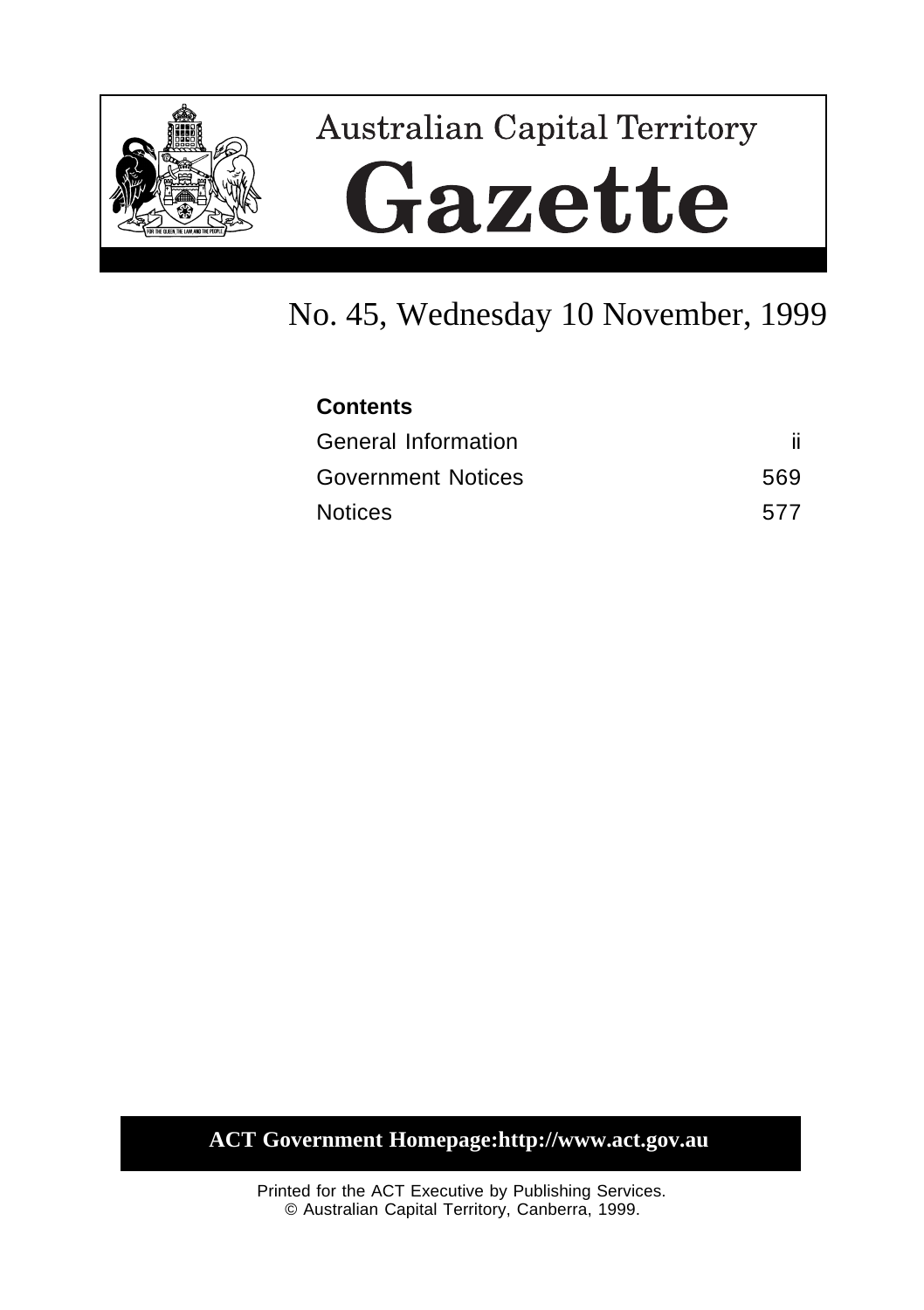# **GENERAL INFORMATION**

#### **ACT GOVERNMENT GAZETTE**

The ACT Government Gazette is published each Wednesday. The sections included in the publication are:

- General Information;
- Government Notices;
- Purchasing and Disposals;
- Invitations to Tender, Quote or Register Interest;
- Contracts arranged, and
- Private Notices

(Australian Public Service notices will continue to appear in the Commonwealth of Australia Gazette).

#### **CONTACT DETAILS**

ACT Gazette Officer Publishing Services GPO Box 158 Canberra ACT 2601

Phone: (02) 6205 0484 Fax: (02) 6205 0266 **e-mail: gazette\_office@dpa.act.gov.au** ACT Gazette Office Level 7, Macarthur House Wattle Street Lyneham 2602

#### **Notices for Publications**

Notices for the Gazette are to be lodged by 12 noon on the Wednesday prior to publication. Notices can be lodged in advance in hard copy or facsimile, by electronic mail or diskette, with a brief message of instruction and a WORD compatible document attachment.

A Gazette Request Form must also be delivered to the Gazette Office, by hand, mail or fax. For copies of this form please telephone the Gazette Office or go to www.act.gov.au/government/reports/pub/gazreq.doc.

Signed notices must be sighted by the Gazette Office before gazettal can proceed.

**Purchasing and Disposal Codes** may be accessed on the ACT Government Website:

www.act.gov.au/government/report/pub/gazette/p&d.pdf. Alternatively, you may obtain a hard copy listing by contacting the gazette office.

#### **Private Notices**

The fee for a private notice is as follows:

• minimum charge \$1.00 per word or \$100.00 whichever is the greater.

Cheques are to be made payable to 'Publishing Services' and are to be forwarded to the Gazette office with a copy of the notice (Either on a PC formatted disk in WORD, or if the notice has already been emailed, a hard copy of the notice) and Gazette Request Form. Payment can be made by EFTPOS (Bankcard, Visa or Mastercard) by telephoning the Gazette Office. Payment must be received before gazettal can proceed.

#### **Purchasing and Subscriptions**

Copies of the ACT Government Gazette may be purchased at a cost of \$5.00 (or \$2.00 for a Special Gazette) from the ACT Government shopfront, Legislation/Gazette sales counter, East Row, Canberra City. Subscriptions to the Gazette maybe arranged through the Gazette Office at a price of \$360.00 (1 July 1999 -30 June 2000) or part thereof, including postage. Refunds will not be given for cancellations. Claims for missing items will be recognised as valid if lodged within 28 days of publication.

#### **Copyright Notice - Australian Capital Territory**

This work is copyright. Apart from any use as permitted under the Copyright Act 1968, no part may be reproduced by any process without written permission from Library and Information Management, Department of Urban Services, ACT Government, GPO Box 249, Civic Square ACT 2608.

#### **Products and Services advertised in this publication are not necessarily endorsed by the ACT Government**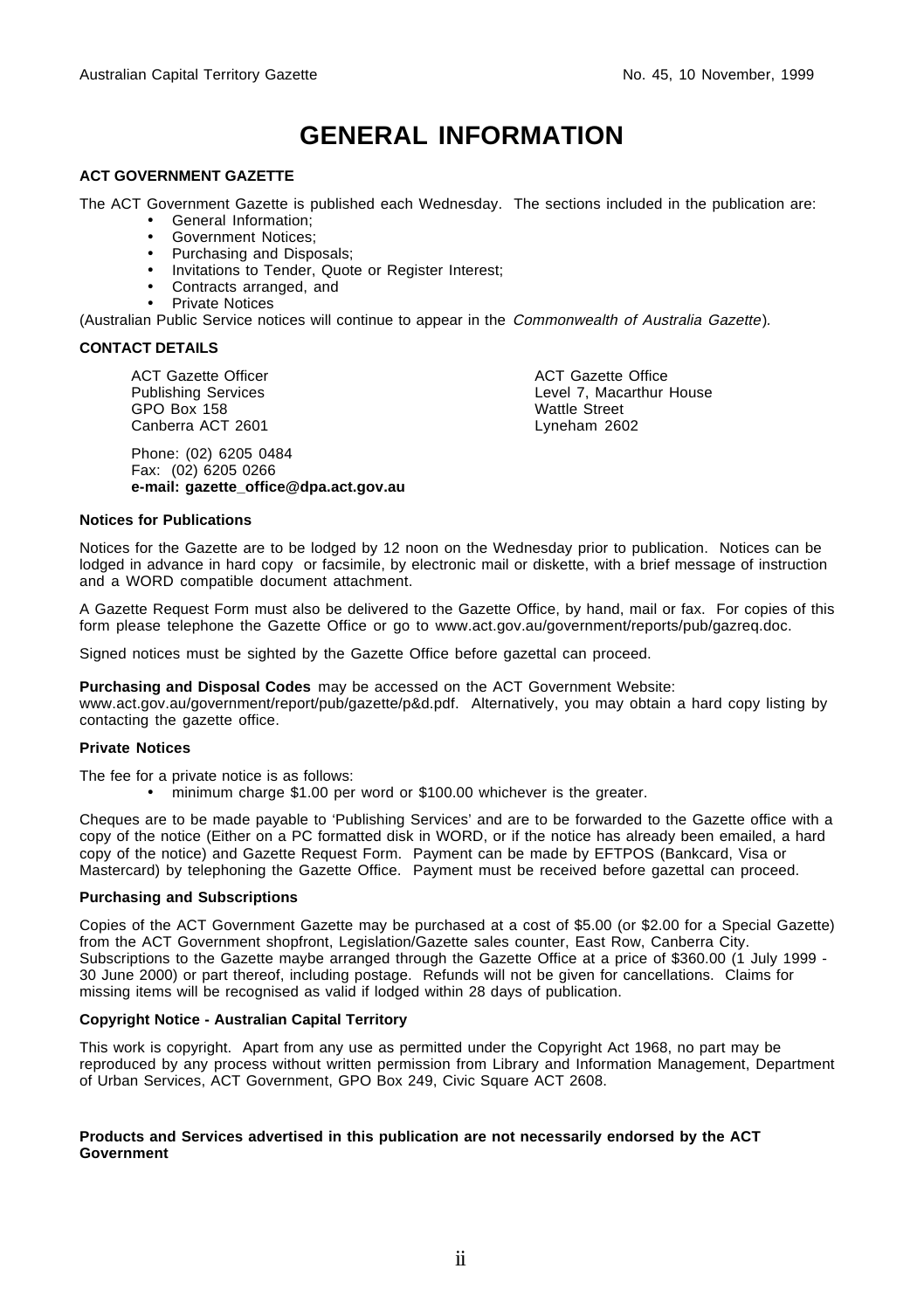## **GOVERNMENT NOTICES**

#### **AUSTRALIAN CAPITAL TERRITORY AUSTRALIAN CAPITAL TERRITORY (SELF-GOVERNMENT) ACT 1988 OF THE COMMONWEALTH NOTIFICATION OF ENACTMENT BY LEGISLATIVE ASSEMBLY**

UNDER subsection 25(1) of the Australian Capital Territory (Self-Government) Act 1988 of the Commonwealth, I GIVE NOTICE that the following laws have been passed by the Australian Capital Territory Legislative Assembly. Copies of the laws will be made available for purchase at the ACT Government Civic Shopfront on the corner of East Row and City Walk, Canberra City.

| Date 5/11/99                                                  | <b>Kate Carnell</b><br><b>Chief Minister</b><br>No. and Year |  |
|---------------------------------------------------------------|--------------------------------------------------------------|--|
| <b>Short Title</b>                                            |                                                              |  |
| <b>Gambling Legislation Amendment Act 1999</b>                | 56 of 1999                                                   |  |
| Tobacco (Amendment) Act 1999                                  | 57 of 1999                                                   |  |
| <b>Financial Management Amendment Act 1999</b>                | 58 of 1999                                                   |  |
| <b>Magistrates Court Amendment Act 1999</b>                   | 59 of 1999                                                   |  |
| <b>Discrimination Amendment Act 1999</b>                      | 60 of 1999                                                   |  |
| Children's Services Amendment Act (No. 2) 1999                | 61 of 1999                                                   |  |
| Mental Health (Treatment and Care) Amendment Act (No. 2) 1999 | 62 of 1999                                                   |  |
| <b>Children and Young People Act 1999</b>                     | 63 of 1999                                                   |  |
| Children and Young People (Consequential Amendments) Act 1999 | 64 of 1999                                                   |  |
| <b>Animal Diseases Amendment Act 1999</b>                     | 65 of 1999                                                   |  |
| Law Reform (Miscellaneous Provisions) Act 1999                | 66 of 1999                                                   |  |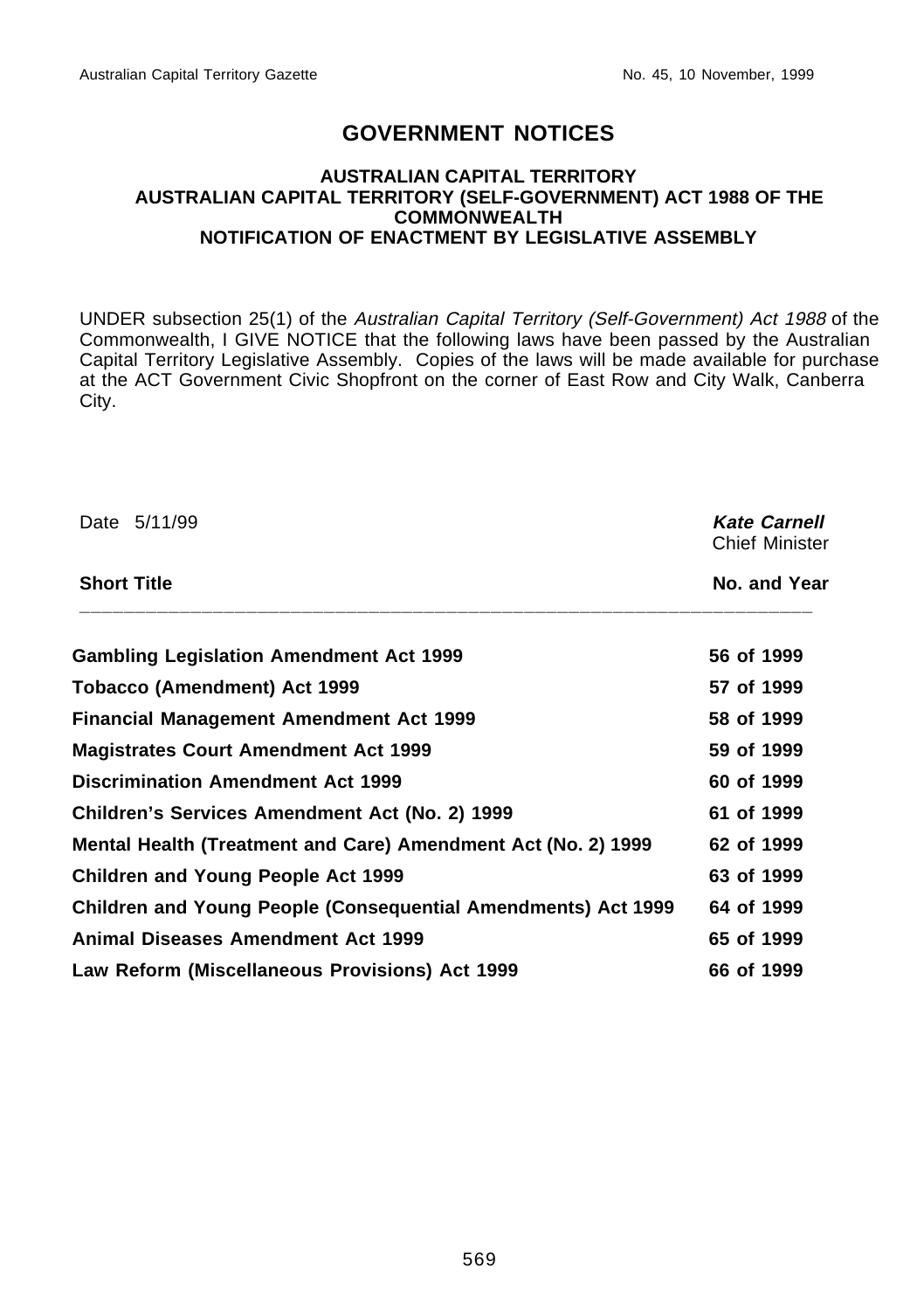## **NOTIFICATION OF THE MAKING OF AN INSTRUMENT**

NOTICE is hereby given that the undermentioned Instrument of the Australian Capital Territory has been made. Copies of the Instrument may be purchased from Publishing Services, Legislation and Sales Counter, ACT Government Shopfront, Corner of City Walk and East Row Canberra City ACT 2601.

| Act under which<br>Instrument made                                            | <b>Description of Instrument</b>                                                                                         | Number and year of<br><b>Instrument</b> |
|-------------------------------------------------------------------------------|--------------------------------------------------------------------------------------------------------------------------|-----------------------------------------|
| Canberra Institute of<br>Technology Act 1987                                  | Appointment of Belinda Fuller<br>as a member of the Canberra<br>Institute of Technology<br>Advisory Council.             | No. 254 of 1999                         |
| <b>Building and Construction</b><br><b>Industry Training Levy Act</b><br>1999 | Appointment of James Service<br>as Chairperson of the Building<br>and Construction Industry<br>Training Fund Board.      | No. 255 of 1999                         |
| <b>Building and Construction</b><br><b>Industry Training Levy Act</b><br>1999 | Appointment of Sandra<br>Tweedie as a member of the<br><b>Building and Construction</b><br>Industry Training Fund Board. | No. 256 of 1999                         |
| <b>Building and Construction</b><br><b>Industry Training Levy Act</b><br>1999 | Appointment of Peter Smith<br>as a member of the Building<br>and Construction Industry<br>Training Fund Board.           | No. 257 of 1999                         |
| <b>Building and Construction</b><br><b>Industry Training Levy Act</b><br>1999 | Appointment of Sarah<br>Schoonwater as a member of<br>the Building and Construction<br>Industry Training Fund Board.     | No. 258 of 1999                         |
| <b>Building and Construction</b><br><b>Industry Training Levy Act</b><br>1999 | Appointment of Brian O'Reilly<br>as a member of the Building<br>and Construction Industry<br>Training Fund Board.        | No. 259 of 1999                         |
| Public Health Act 1997                                                        | Determination of Code of<br>Practice (Operation of Public<br>Swimming and Spa Pools).                                    | No. 260 of 1999                         |
| Public Health Act 1997                                                        | Declaration of a Public Health<br>Risk Activity.                                                                         | No. 261 of 1999                         |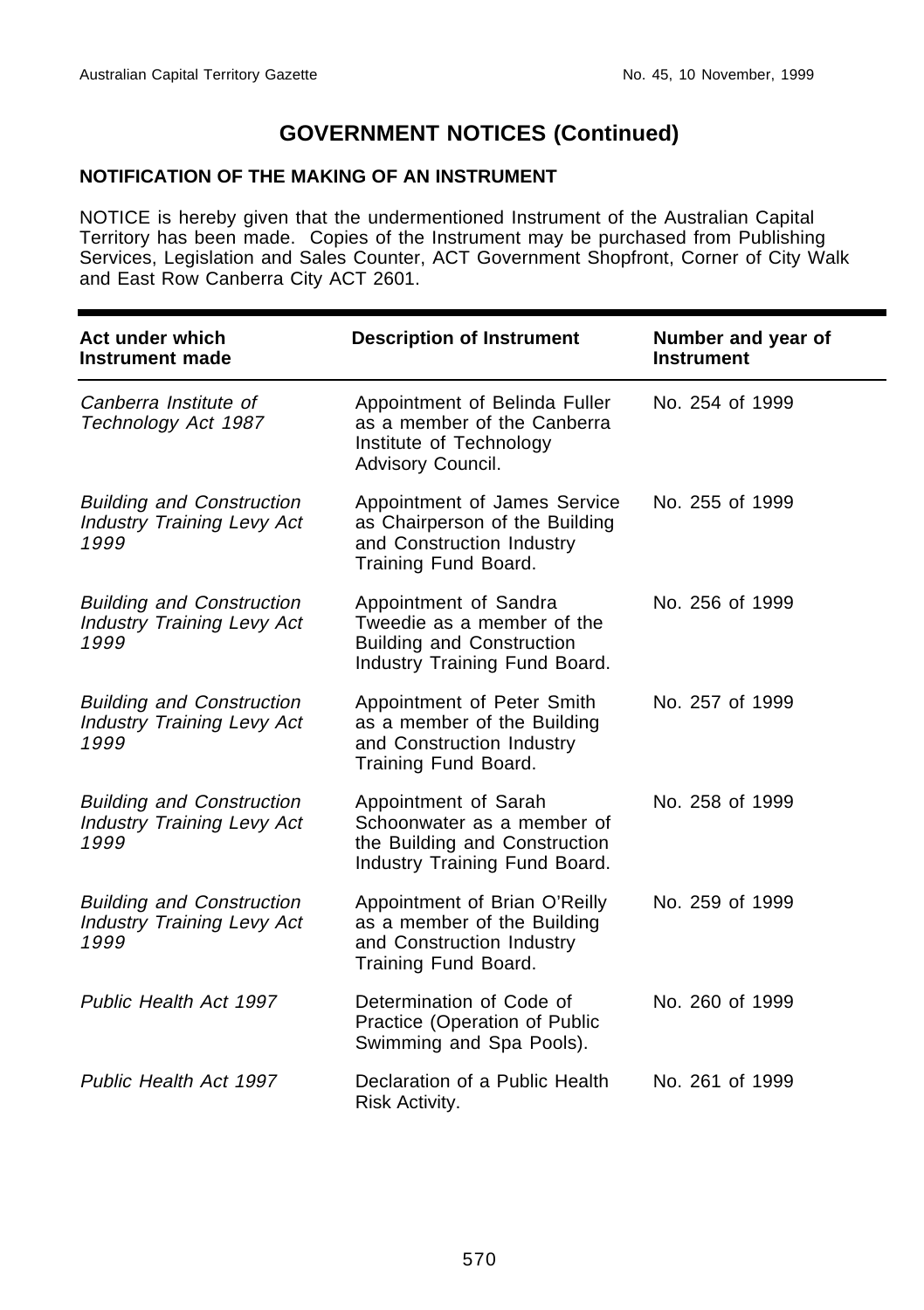Health Professions Boards (Elections) Act 1980

## **ELECTION OF ONE MEMBER OF THE OPTOMETRISTS BOARD OF THE AUSTRALIAN CAPITAL TERRITORY**

## **DECLARATION OF NOMINATIONS**

I, PHILLIP GREEN, being the person appointed as Returning Officer for the purposes of an election of one member of the Optometrists Board of the ACT, in accordance with section 11 of the Health Professions Boards (Elections) Act, declare that the following registered practitioners have been nominated as candidates for election to the Board:

ANDREW JAMES WATKINS SHOP DG15 GROUND FLOOR CANBERRA CENTRE CANBERRA ACT 2601

LEON JOHN EVANS 35-37 LONDON CIRCUIT CANBERRA ACT 2601

**Phillip Green** Electoral Commissioner ACT Electoral Commission

29 October 1999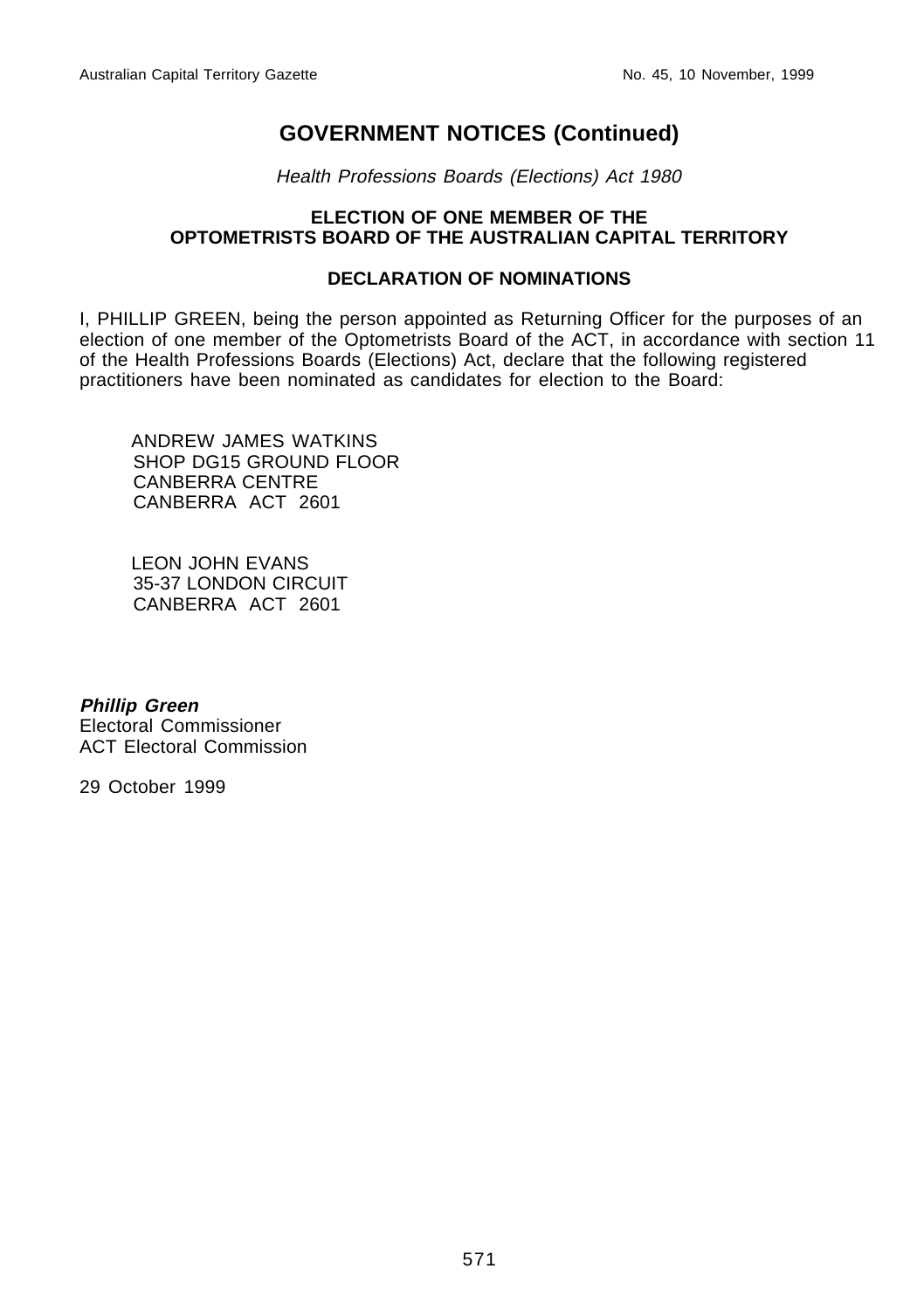## **AUSTRALIAN FEDERAL POLICE** MOTOR TRAFFIC ACT (ALCOHOL AND DRUGS) ACT 1977

## APPROVAL OF MEMBERS OF THE AUSTRALIAN FEDERAL POLICE TO CARRY OUT BREATH ANALYSES

In pursuance of subsection 6(1) of the Motor Traffic Act (Alcohol and Drugs) 1977, I Michael J Palmer, the Commissioner of Police under the Australian Federal Police Act 1979, hereby authorise the members of the Australian Federal Police listed in the attached Schedules (Attachments A and B) who:-

- have undergone a course approved by the Minister for Urban Services a. in the Australian Capital Territory as a course of instruction of members of the Police Force in the carrying out of breath analyses; and
- $\mathbf b$ . have completed the course to my satisfaction

to carry out breath analyses under that Act.

day of October 1999 Dated this

M J Palmer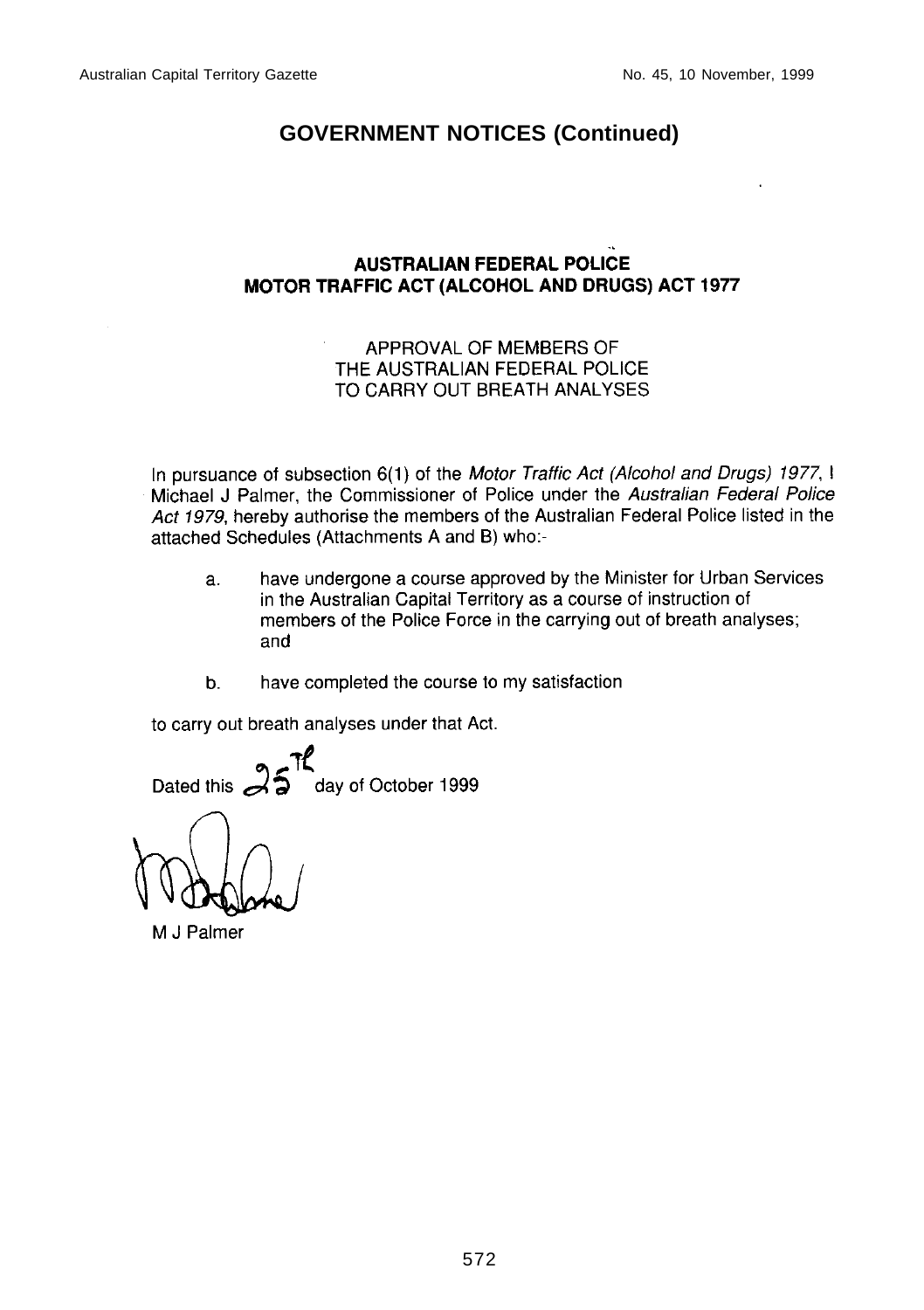#### **ATTACHMENT A**

 $\overline{\phantom{a}}$ 

## THE SCHEDULE

| <b>ASTLEY</b>     | James Philip Charles | Constable 10234 |
|-------------------|----------------------|-----------------|
| <b>BEATH</b>      | Paul Gerard          | Constable 10160 |
| <b>ELIOPOULOS</b> | George               | Constable 10136 |
| FARMER            | David Geoffrey       | Constable 10217 |
| <b>GOLDSMITH</b>  | Judy Lea             | Constable 10218 |
| JONATHAN          | Dina-Maree           | Constable 10220 |
| <b>KEELING</b>    | Nicholas Bede        | Constable 10239 |
| KOLOAMATANGI      | Jamie William        | Constable 10182 |
| LALIC             | Simon John           | Constable 10183 |
| MACAULEY          | <b>Allison Maree</b> | Constable 10185 |
| <b>MCCOOLA</b>    | Andrew John          | Constable 10188 |
| MARRIOTT          | Craig Jon            | Constable 10187 |
| <b>MARTIN</b>     | Daniel Murray        | Constable 10223 |
| <b>MOKRIJ</b>     | Maxim                | Constable 10224 |
| <b>MURPHY</b>     | Jennifer Marie       | Constable 10192 |
| <b>SKINNER</b>    | Craig Richard        | Constable 10202 |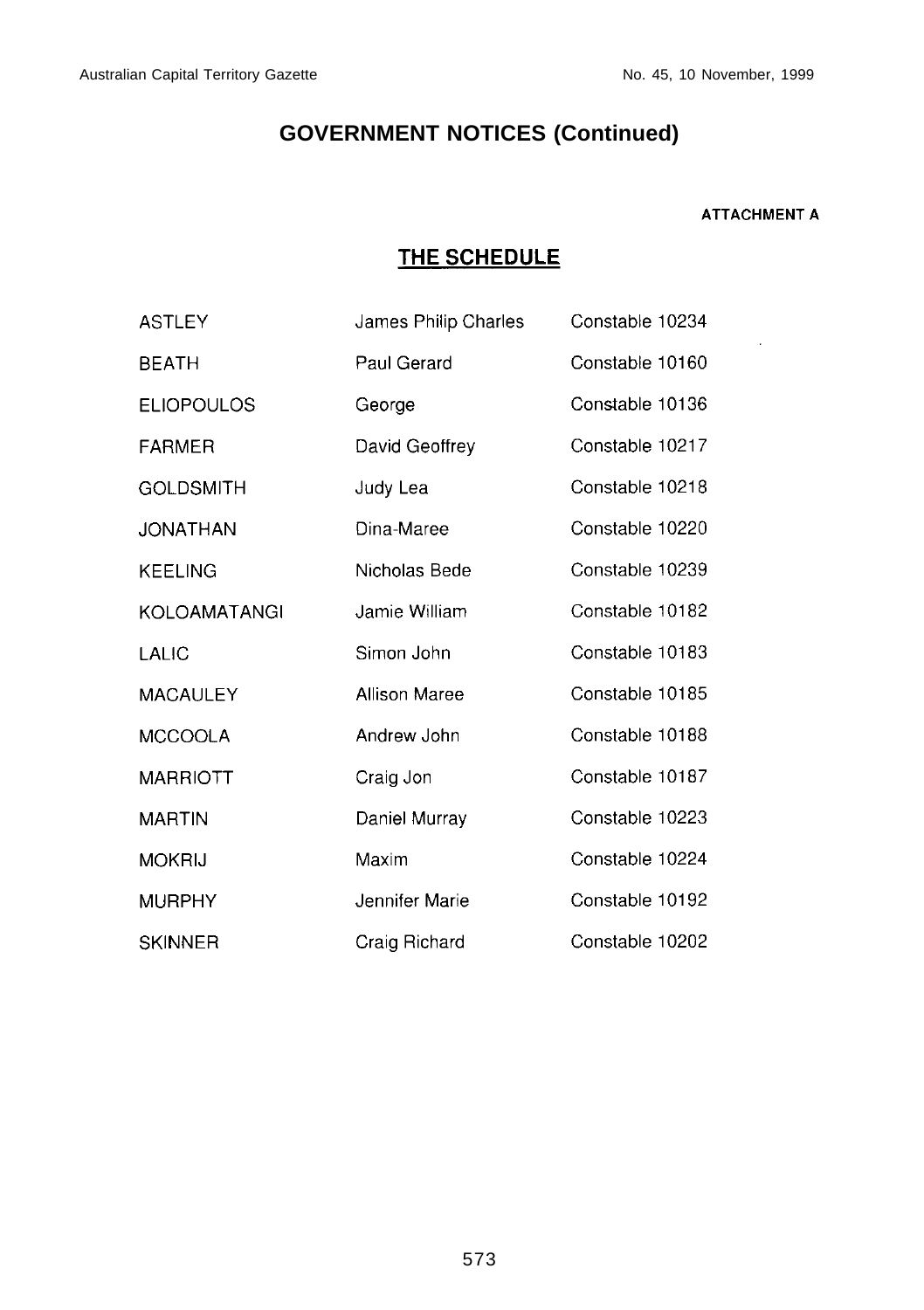#### **ATTACHMENT B**

## THE SCHEDULE

| ANDREWS           | Neville James        | Constable 10211 |
|-------------------|----------------------|-----------------|
| <b>BLUMENTHAL</b> | Robert John          | Constable 10163 |
| <b>BOOTH</b>      | Stephen              | Constable 10164 |
| <b>BOUDRY</b>     | Douglas lan          | Constable 10165 |
| <b>GUTHRIE</b>    | James Scott          | Constable 10177 |
| <b>HEALY</b>      | Simone               | Constable 10178 |
| <b>HUTCHESON</b>  | <b>Allison Maree</b> | Constable 10179 |
| LANGMEAD          | Richard John         | Constable 10184 |
| LAWLESS           | Kerrie               | Constable 10240 |
| <b>MAGNESS</b>    | Phillip Raymond      | Constable 10186 |
| <b>RULE</b>       | Shauna Maree         | Constable 10200 |
| <b>SELLES</b>     | Shawn Michael        | Constable 10201 |
| <b>TOWART</b>     | Michael Garrett      | Constable 10206 |
| <b>TURNER</b>     | Mark Bruce Joseph    | Constable 10229 |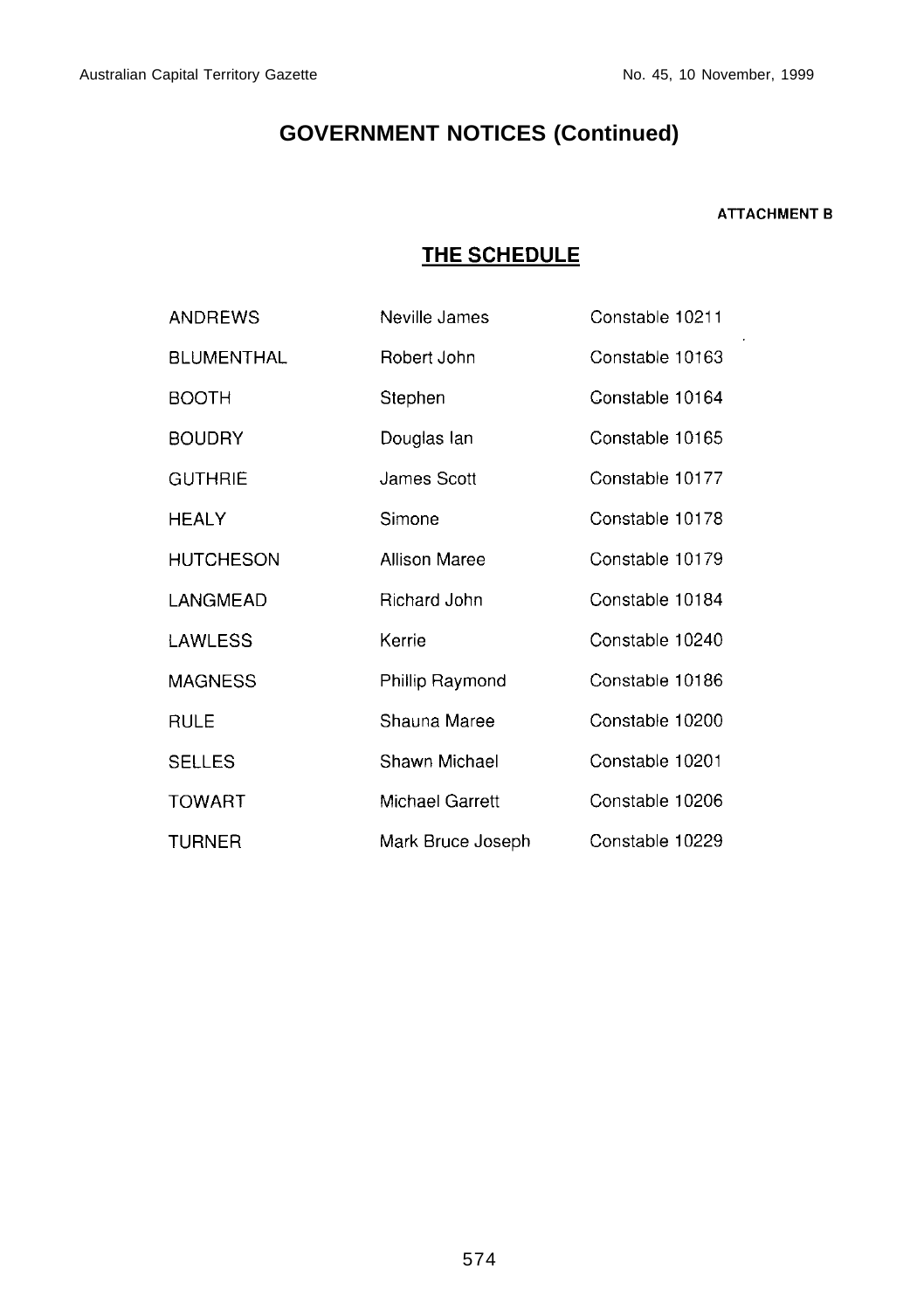## **Environment ACT**

## **Environment Protection Act 1997**

### **Environmental Authorisations**

Notice is hereby given that under Section 49 of the Environment Protection Act 1997 (the Act), environmental authorisations to conduct activities have been granted to the organisations set out below:

| Organisation                        | <b>Brief Description of Activity</b> | Location                     |
|-------------------------------------|--------------------------------------|------------------------------|
| <b>Totalcare Industries Limited</b> | Use of CFCs and HCFCs                | 255 Canberra Avenue Fyshwick |
| <b>FFE Building Services</b>        | Use of CFCs and HCFCs                | 64 Kembla Street Fyshwick    |
| PIO Engineering                     | Use of CFCs and HCFCs                | 10 Mackrell Place Calwell    |
| Yarrowlumla Council                 | Pest Control                         | 11 Farrer Place Queanbeyan   |
|                                     |                                      | <b>NSW</b>                   |

## **Annual Review of Environmental Authorisations**

Notice is hereby given that the following environmental authorisations have been reviewed under Section 57 of the Act and the Environment Management Authority decided not to take any action under the Act in respects of these authorisations.

| Organisation                               | <b>Brief Description of</b><br><b>Activity</b> | Location                                |
|--------------------------------------------|------------------------------------------------|-----------------------------------------|
| A & H Moses                                | Use of CFCs and HCFCs                          | 1 Forwood Street Monash                 |
| Terry Pulford Smash Repairs Pty<br>Ltd     | Use of CFCs and HCFCs                          | 80 Barrier Street Fyshwick              |
| Ideal Rayson Pty Ltd                       | Use of CFCs and HCFCs                          | 129 Gladstone Street<br><b>Fyshwick</b> |
| Ming Automotive                            | Use of CFCs and HCFCs                          | 1/30 Lyell Street Fyshwick              |
| <b>Barrett Brothers Smash Repairs</b>      | Use of CFCs and HCFCs                          | 1 Albany Street Fyshwick                |
| Carrier Airconditioning Pty Ltd            | Use of CFCs and HCFCs                          | 27-29 Collie Street Fyshwick            |
| Capital Airconditioning &<br>Refrigeration | Use of CFCs and HCFCs                          | 1 Wallen Place McKellar                 |
| <b>Tyco Services</b>                       | Use of CFCs, HCFCs and<br>halons               | 61 Tennant Street Fyshwick              |

Under Section 135 of the Act, an application may be made to the Administrative Appeals Tribunal for a review of these decisions. The Administrative Appeals Tribunal can be contacted on telephone 6217 4277.

Copies of environmental authorisations and review documents are available for public inspection, during business hours, at the office of the Environment Management Authority, Level 2, South Wing, Macarthur House, Wattle Street Lyneham ACT.

Dated the 2<sup>th</sup> day of November 1999 Environment Management Authority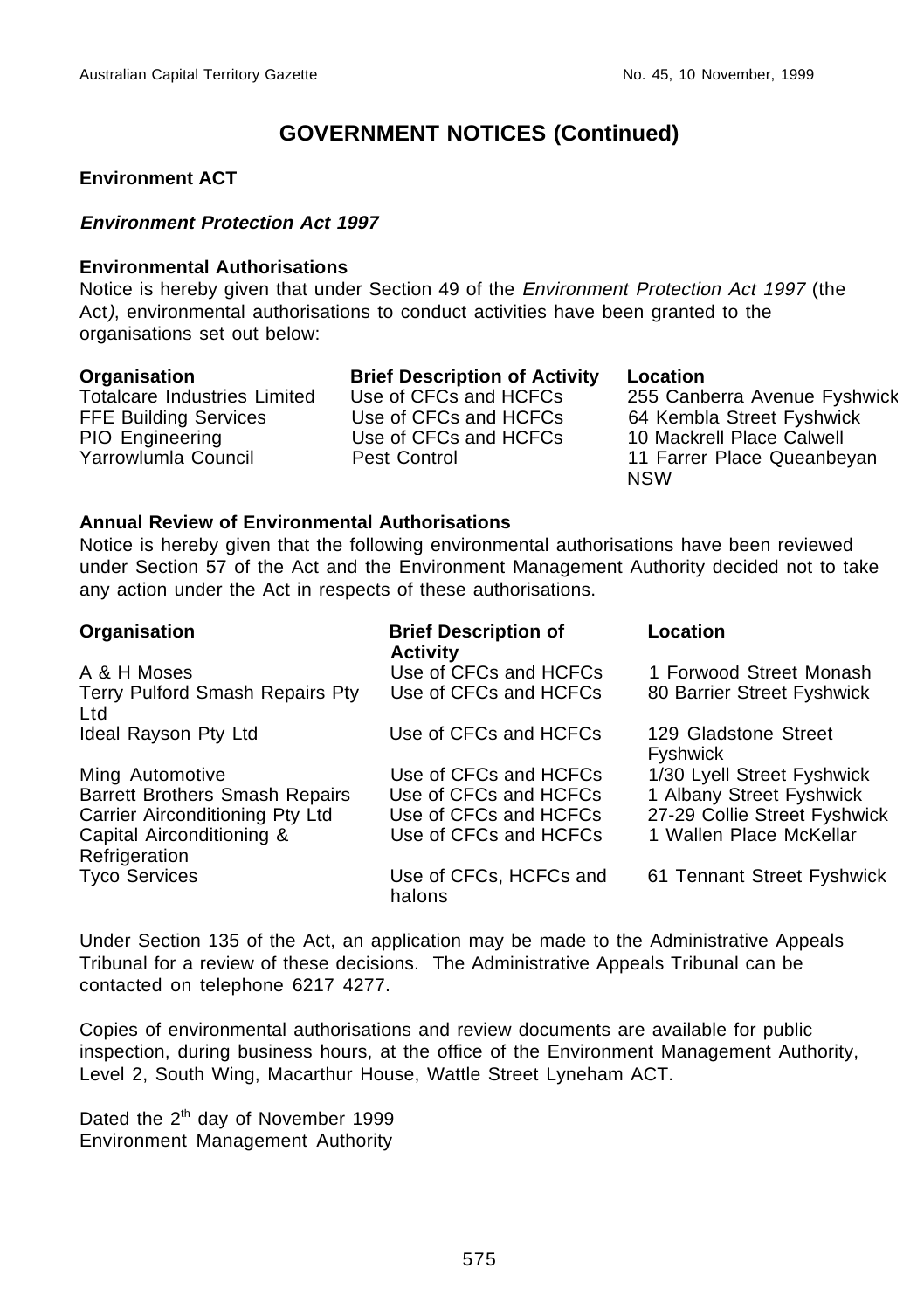## **ACT GOVERNMENT PLANNING AND LAND MANAGEMENT GROUP**

## **DRAFT VARIATION NO.114 TO THE TERRITORY PLAN - HERITAGE PLACES REGISTER**

In accordance with Section 24(2) of the Land (Planning and Environment) Act 1991, the Planning and Land Management Group of Urban Services is making available for public inspection the documents submitted to the Minister in relation to:

## • **draft Variation No.114 for the Heritage Places Register.**

## **This draft Variation has been revised as a result of the public consultation process.**

The documents relating to this draft Variation are now available for perusal:

- at libraries of the ACT Government Library Service at Belconnen, Civic, Dickson, Erindale, Griffith, Kippax, Tuggeranong and Woden during normal opening hours; and
- at the PALM Shopfront at 16 Challis Street, Dickson during normal office hours.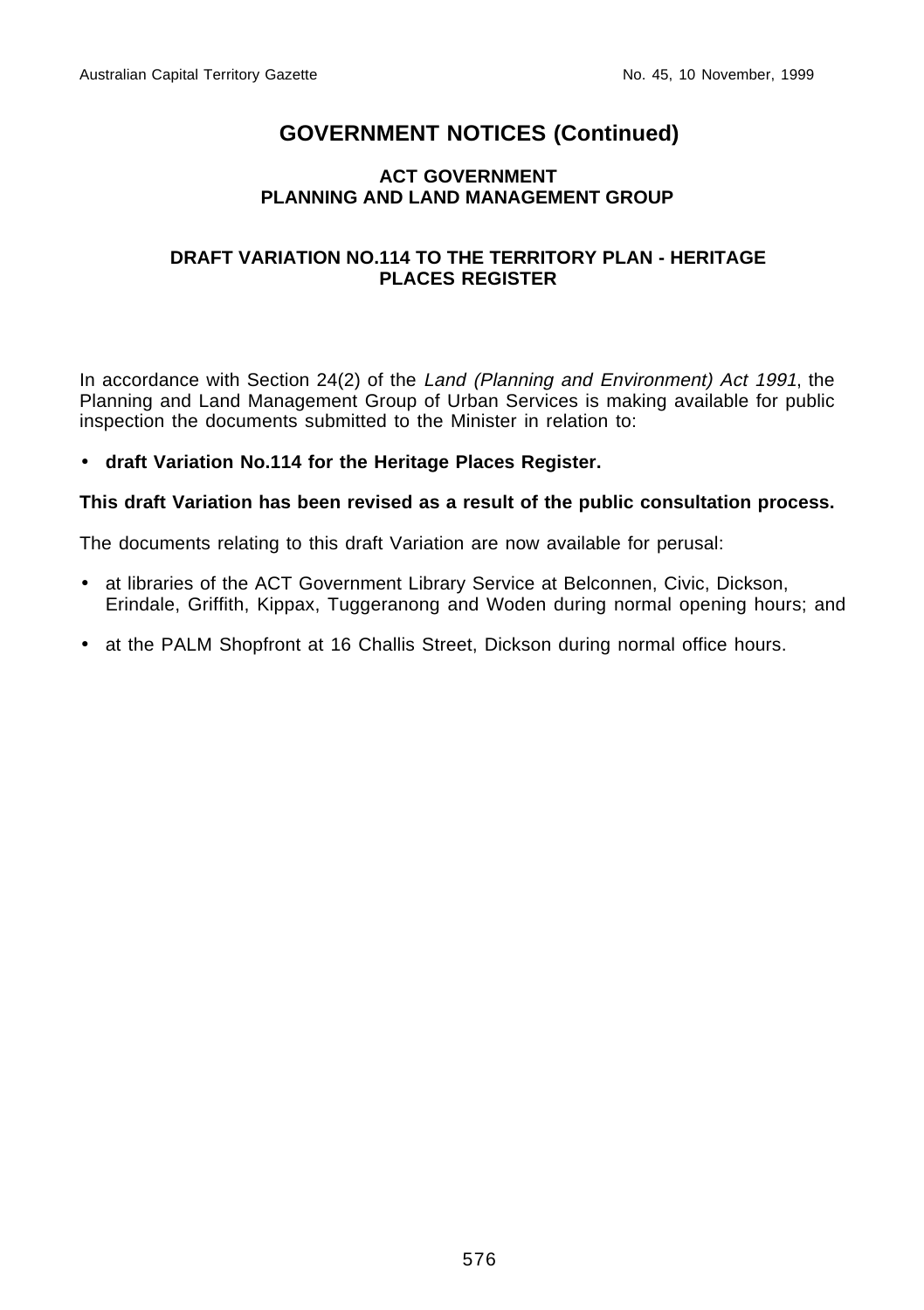## **NOTICES**

#### **The ACT Government Catalogue of Publications**

**The Catalogue of Publications April to June 1999 is now available on the Publishing Services web site at: http://www.publishing.act.gov.au**

> **Find ACT Government publications from 1994 to 1999 from here Enquiries:**<br>Ph: 6205 0268 **Fax Ph: 6205 0268 Fax: 6207 5640 publications\_act@dpa.act.gov.au**